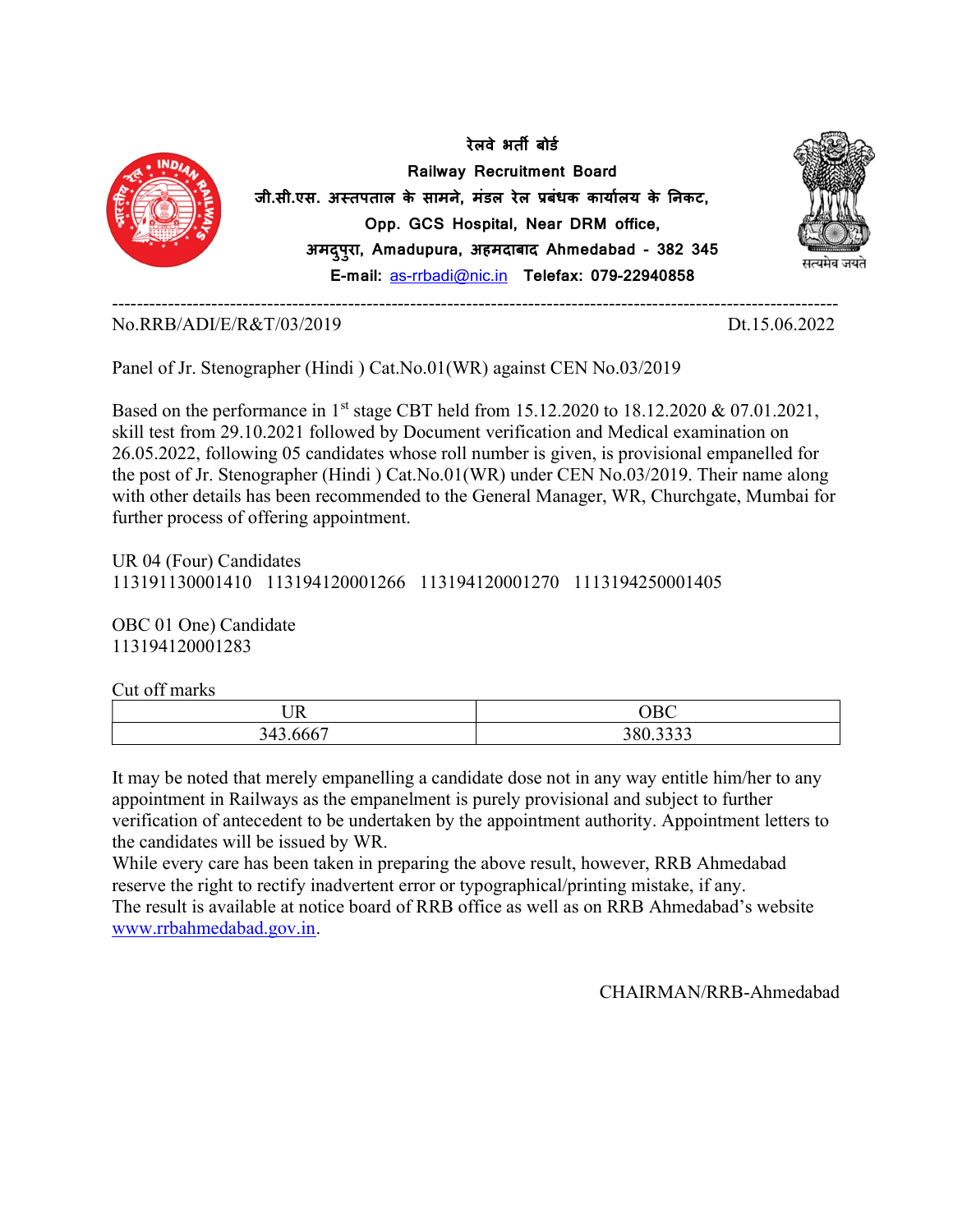

Panel of Jr. Stenographer (Hindi ) Cat.No.01(NAIR) against CEN No.03/2019

Based on the performance in 1<sup>st</sup> stage CBT held from 15.12.2020 to 18.12.2020 & 07.01.2021, skill test from 29.10.2021 followed by Document verification and Medical examination on 26.05.2022, following 01 candidate whose roll number is given, is provisional empanelled for the post of Jr. Stenographer (Hindi ) Cat.No.01(NAIR) under CEN No.03/2019. His name along with other details has been recommended to the Director General, NAIR, Vadodara for further process of offering appointment.

UR 01 (One) Candidate

113195120001370

Cut off marks

| 351.3333 |  |
|----------|--|

It may be noted that merely empanelling a candidate dose not in any way entitle him/her to any appointment in Railways as the empanelment is purely provisional and subject to further verification of antecedent to be undertaken by the appointment authority. Appointment letters to the candidates will be issued by NAIR, Vadodara.

While every care has been taken in preparing the above result, however, RRB Ahmedabad reserve the right to rectify inadvertent error or typographical/printing mistake, if any. The result is available at notice board of RRB office as well as on RRB Ahmedabad's website www.rrbahmedabad.gov.in.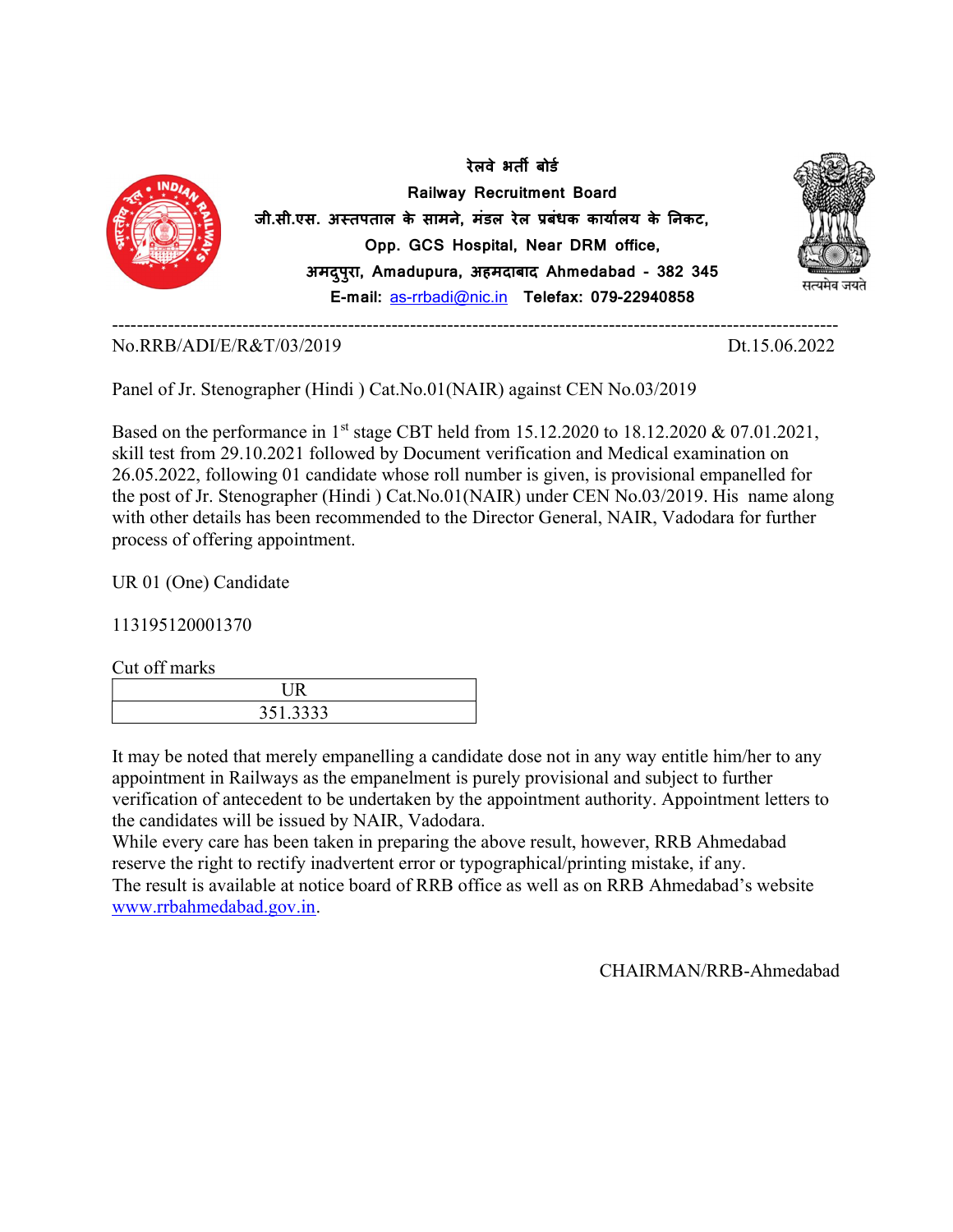

Panel of Jr. Stenographer (English ) Cat.No.02(WR) against CEN No.03/2019

Based on the performance in 1<sup>st</sup> stage CBT held from 15.12.2020 to 18.12.2020 & 07.01.2021, skill test from 29.10.2021 followed by Document verification and medical examination on 26.05.2022, following 01 candidate whose roll number is given, is provisional empanelled for the post of Jr. Stenographer (English) Cat.No.02(WR) under CEN No.03/2019. His name along with other details has been recommended to the General Manager, WR, Churchgate, Mumbai for further process of offering appointment.

UR 01 (One) Candidate

113192110000130

Cut off marks

| 369.00 |
|--------|

It may be noted that merely empanelling a candidate dose not in any way entitle him/her to any appointment in Railways as the empanelment is purely provisional and subject to further verification of antecedent to be undertaken by the appointment authority. Appointment letters to the candidates will be issued by WR.

While every care has been taken in preparing the above result, however, RRB Ahmedabad reserve the right to rectify inadvertent error or typographical/printing mistake, if any. The result is available at notice board of RRB office as well as on RRB Ahmedabad's website www.rrbahmedabad.gov.in.